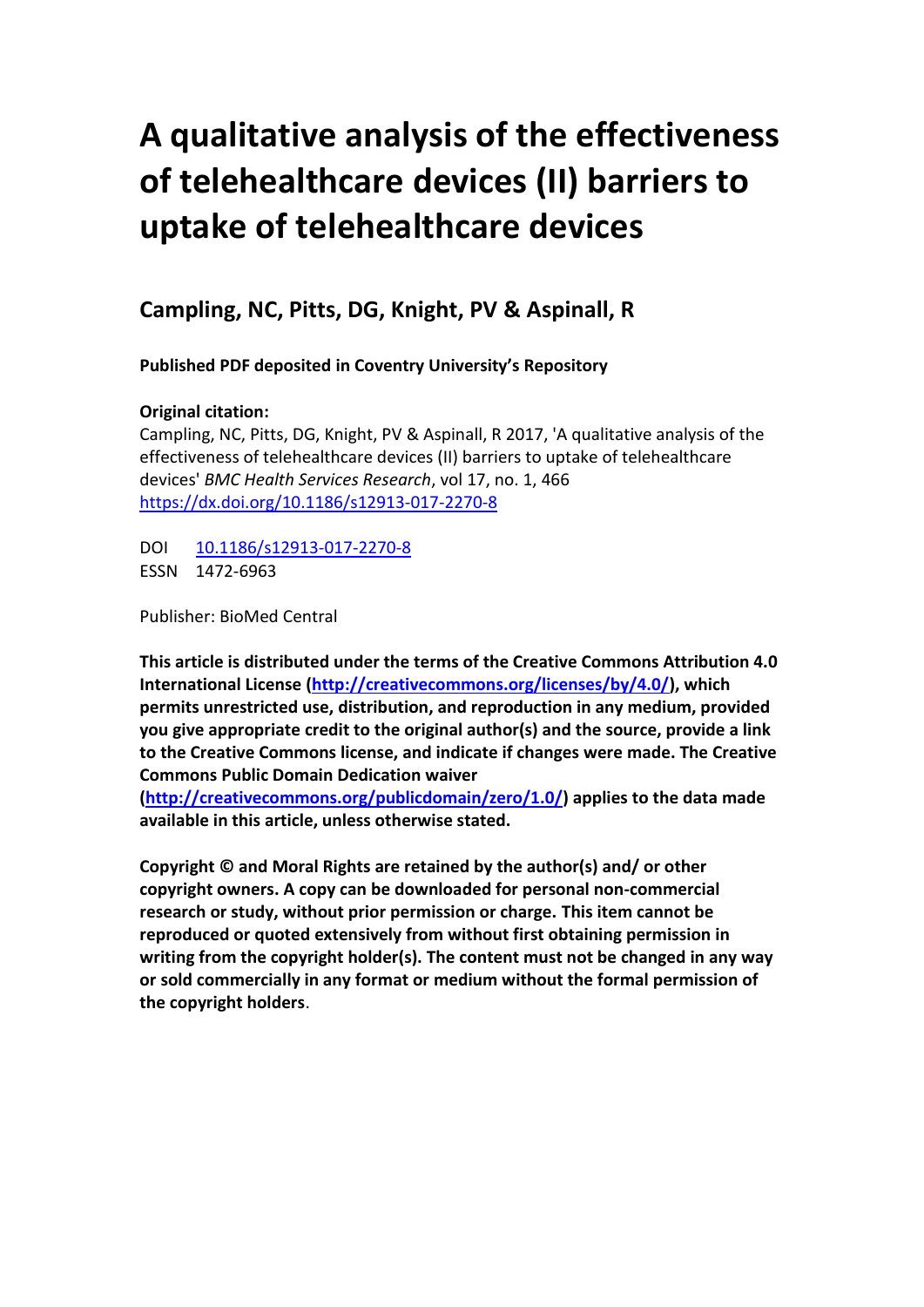## **RESEARCH ARTICLE Example 2018 12:00 Department of the Contract Open Access**



# A qualitative analysis of the effectiveness of telehealthcare devices (ii) barriers to uptake of telehealthcare devices

Natasha C. Campling<sup>1</sup>, David G. Pitts<sup>2</sup>, Paul V. Knight<sup>2</sup> and Richard Aspinall<sup>3[\\*](http://orcid.org/0000-0002-1648-1887)</sup>

### Abstract

**Background:** Monitoring health and care needs through the use of telehealthcare devices has been proposed to help alleviate funding concerns in a climate of limited budgets. As well as improving cost effectiveness, such an approach could be used to help individuals live at home for longer. In practice however, these devices often go unused. A qualitative study was carried out to determine the barriers to uptake of these devices from both the perspective of the end user and from key players in the healthcare supply chain.

Methods: A qualitative approach was used involving focus groups and interviews. Two UK-based focus groups were held with users and potential users, to assess their views on the wide array of devices available. 27 individuals were involved in the groups, all over the age of 60. Additionally 27 telephone interviews were conducted with key supply chain players to ascertain their views on the barriers to uptake of these devices. A semi-structured interview guide was used. All data were audio-recorded, transcribed verbatim and analysed using a thematic approach.

Results: Users were generally unaware of the wide array of devices available and when shown a selection, were often unclear as to their purpose. The interviews revealed extensive barriers to uptake due to lack of awareness, unfamiliar terminology, complex supply routes and costs, resistance from professionals to device usage and lack of expertise.

**Conclusions:** Public and professional awareness campaigns are required with appropriate funding mechanisms for users to gain access to devices. The numerous barriers identified require systematically addressing, so that device usage is better promoted, enabling individuals to live at home successfully for longer.

Keywords: Telecare, Telehealth, Devices, End-users, Barriers, Uptake

### Background

One of the significant drivers of the telehealthcare industry is the ability to provide cost effective care. A recent report [\[1](#page-9-0)] suggested there were three factors contributing to the need for a cost-effective care programme notably; demographic shifts in the population profile towards a population containing more older individuals, a rise in the number of individuals experiencing a significant number of co-morbidities which need to be managed [[2\]](#page-9-0) and finally the increasing burden placed on limited healthcare budgets. Telehealth has been seen as a potential solution

to these problems. Moreover in an environment where more services are individually tailored, telehealth has been seen as a route to increasing access to care especially for conditions and populations for whom care was limited [[3](#page-9-0)]. As a consequence there have been a number of initiatives introduced to develop this market. Most recent was the launch of Technology Enabled Care Services by NHS England [[4\]](#page-9-0). This had been preceded by the "3millionlives" campaign [\[5](#page-9-0)] an initiative developed on the principle that at least three million people with long term conditions and/or social care needs could benefit from the use of telehealthcare and related services. This in turn was set up following the interim results of the Whole Scale Demonstrator programme. This rebranding and re-focussing of initiatives suggests that despite



© The Author(s). 2017 **Open Access** This article is distributed under the terms of the Creative Commons Attribution 4.0 International License [\(http://creativecommons.org/licenses/by/4.0/](http://creativecommons.org/licenses/by/4.0/)), which permits unrestricted use, distribution, and reproduction in any medium, provided you give appropriate credit to the original author(s) and the source, provide a link to the Creative Commons license, and indicate if changes were made. The Creative Commons Public Domain Dedication waiver [\(http://creativecommons.org/publicdomain/zero/1.0/](http://creativecommons.org/publicdomain/zero/1.0/)) applies to the data made available in this article, unless otherwise stated.

<sup>\*</sup> Correspondence: [richard.aspinall@anglia.ac.uk](mailto:richard.aspinall@anglia.ac.uk) <sup>3</sup>

<sup>&</sup>lt;sup>3</sup>Health and Wellbeing Academy, Anglia Ruskin University, Bishop Hall Lane, Chelmsford CM1 1SQ, UK

Full list of author information is available at the end of the article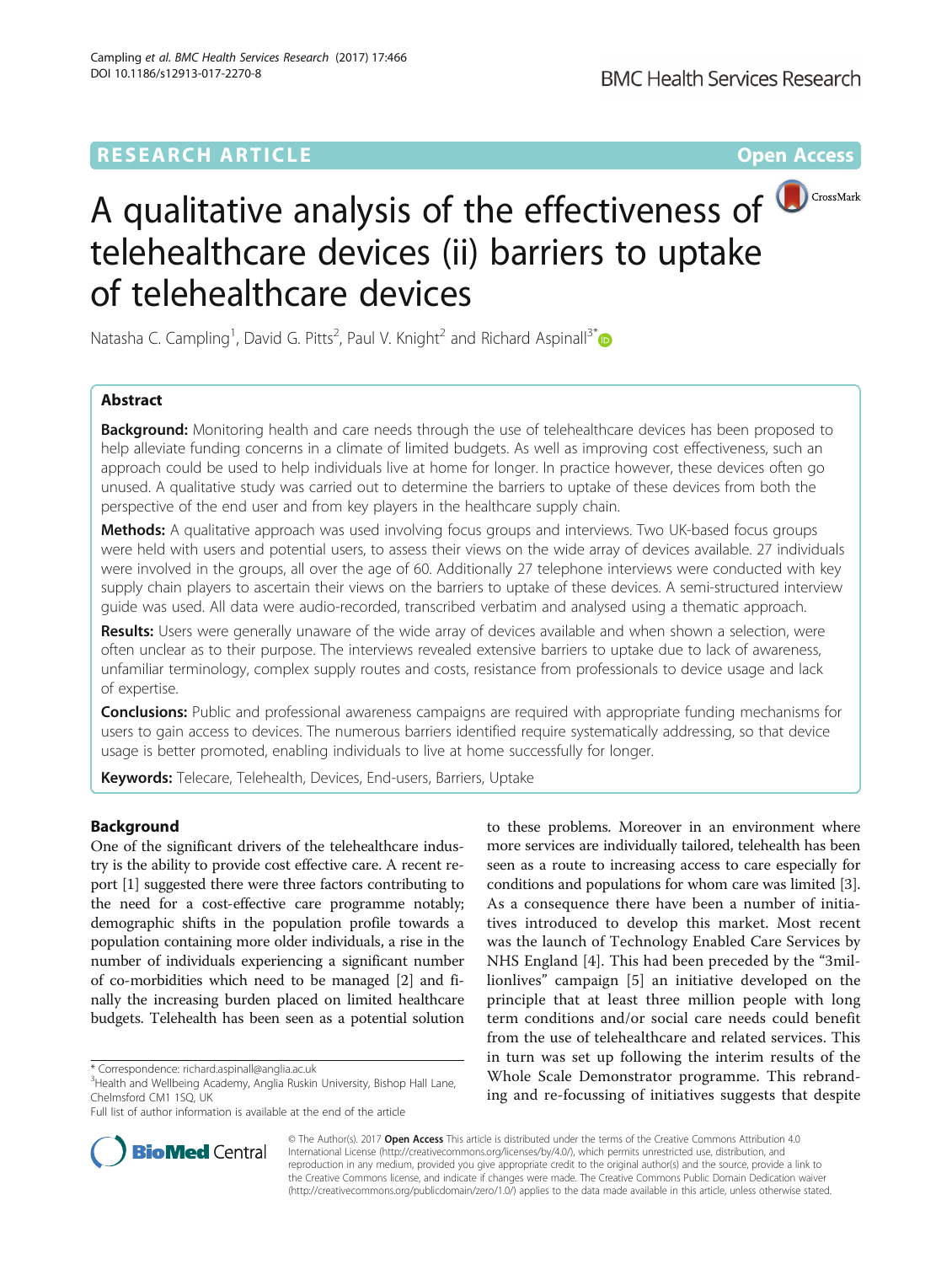the financial imperative for the introduction of such devices there were and continue to be profound barriers to implementation.

Major barriers to uptake of telemedicine at an infrastructure level have been described previously [[1, 6\]](#page-9-0). In the main these are linked with legal and regulatory considerations mainly associated with the aspects of patient privacy and confidentiality with respect to issues such as data transfer and storage and sharing between healthcare professionals and also their liability when offering telemedicine services. In addition there have been concerns about the technological challenges and the liability of providers in the face of malfunctioning systems [[7](#page-9-0)]. Furthermore there are practical issues to consider associated with access to basic requirements such as adequate wireless broadband which may be limited by geographical reasons. These may appear to some to be second order problems associated with the infrastructure whilst first order problems closer to the device user and associated with product uptake, acceptability and usage were of greater concern.

Many technologies are currently available which can assist in activities of daily living however there are several concerns raised about their uptake by those who would benefit most from them. With this in mind we undertook this study to outline potential users views of current telehealthcare devices in the homecare market, from pendant alarms through to blood pressure monitors and tracking devices and to determine what the barriers were to their uptake.

#### Methods

The study utilised focus groups with users and telephone interviews with experts with experience of telehealthcare devices and the telehealthcare sector. Both approaches were carried out after ethical approval.

#### Focus group participants and design

The inclusion and exclusion criteria for the focus groups were broad to reduce the potential for bias. Participants for focus groups were recruited from different geographical locations (Bedfordshire and Oxfordshire) and sought through local group organisations. Individuals interested in taking part were contacted and the study outlined further where necessary. If the individual wished to take part consent forms were sent either via post or email. Fifteen participants took part in the Bedfordshire focus group (with no non-attendees). The group was balanced for gender, with eight participants being male and seven female. Their ages ranged between 65 and 84 years of age, four being between 65-69, three between 70-74, five between 75-79 and three from 80-84. In terms of health problems, four stated that they had mobility issues (one used a mobility scooter). One participant was using a

pendant alarm (supplied via social services and operated via the local council). The majority (with a sole exception) owned a mobile phone and all were using computers/tablets and email. A number of the group also had access to blood pressure monitors at home, which had been privately purchased. The group in Oxfordshire also saw high attendance with 12 of the 13 participants originally recruited attending. Eleven of the group were female and one male. The age range was wider than with the Bedfordshire group, from 60 to over 85 years of age. Two were aged between 60-64, two aged 70-74 and a further two were 75-79. The remaining half of the group were aged over 80 years old (four were aged 80-84, and two were aged 85 or above). Perhaps as a result of this older demographic the health needs of this group were greater. One lived in sheltered housing, three stated that they had joint pain or mobility issues, and three others stated more complex health needs related to Parkinson's, cancer and an autoimmune condition. The majority owned mobile phones, two of which had purchased big button mobiles with an emergency (SOS) button on the back. Three were using pendant alarms, one couple owned a blood pressure monitor and all were using computers/tablets and email.

#### The devices

A number of available devices were introduced sequentially in six groups [[8\]](#page-9-0) and displayed in order to stimulate views and thoughts from the participants. Devices were chosen because they identified or aided common issues amongst older individuals, such as; fall detection often linked to location sensing, medication (pill) dispensing and vital sign monitoring. Prior to outlining each group of devices the participants were asked what they thought was the function of the device.

#### Focus group data analysis

The groups were moderated using the same topic guide, with three groups of questions. The first covered what they knew about existing devices and their thoughts about barriers to use. The second section concerned issues of utility and cost of the devices which were on display and the third section covered discussion regarding a device in development. The focus group discussions were audiorecorded via a digital recording device (Philips DVT7000) with an omni-directional table-top microphone. Recording allowed for the discussion to be transcribed verbatim. The data obtained from the group transcripts were handled within NVivo 10 (a qualitative data analysis software package) and analysed using a thematic approach [\[9](#page-9-0)].

#### The interviews

Preliminary findings from the user focus groups regarding their views on telehealthcare devices indicated the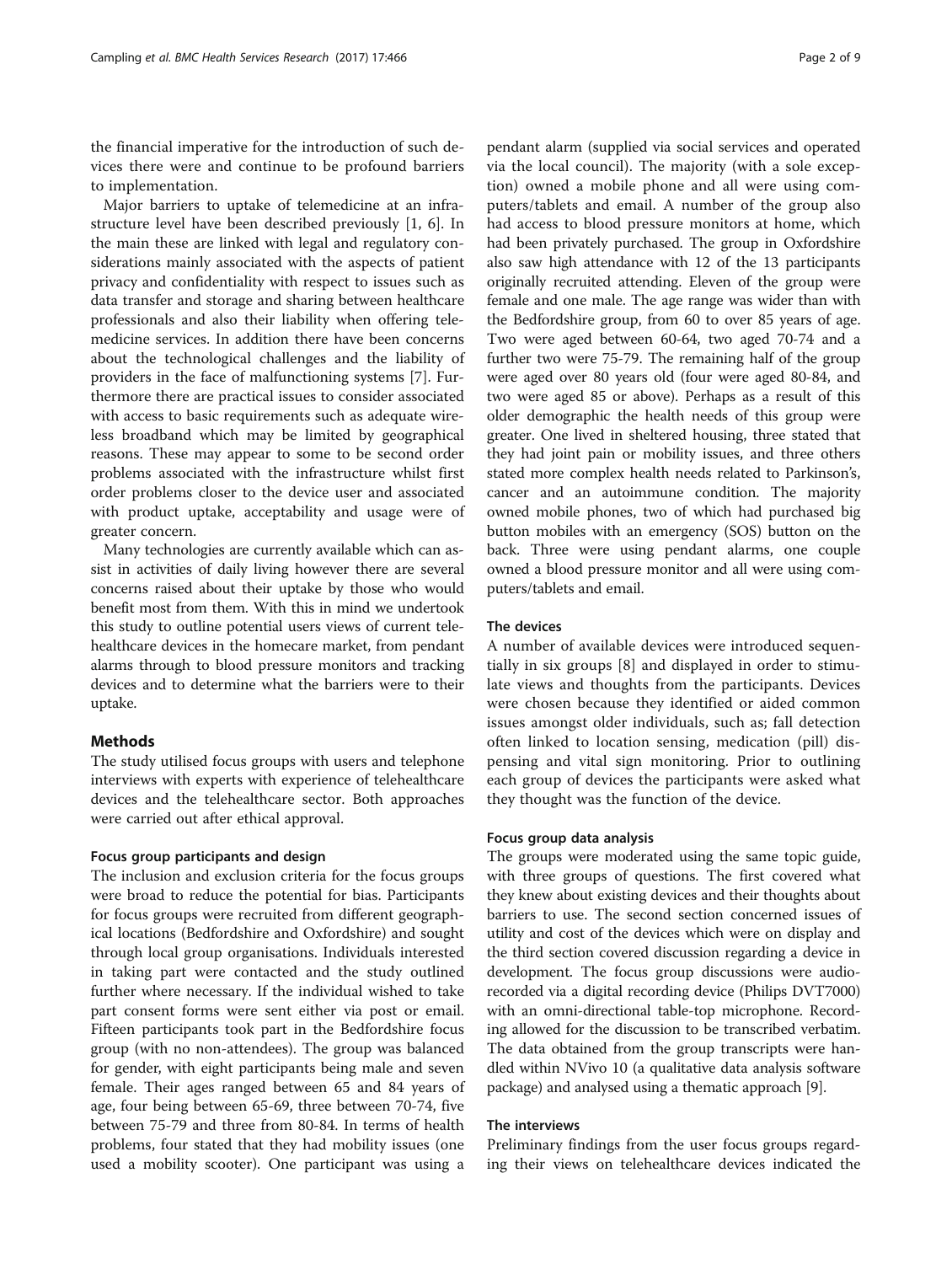need to map the supply chain of these devices. A comprehensive understanding of other stakeholder views was sought in order to help explain why there are disconnections in terms of what users want. As a result, individuals who represented supply chain groups in this area were targeted. The relevant sample groups were: professional bodies, user groups, regulators, providers, county councils, charitable bodies, manufacturers and distributors, research funders and organisations, and trade associations. Those in senior management roles, such as Chief Executives or equivalent were contacted wherever possible, as experts in their fields, who would be willing to speak on behalf of their respective organisations. Suitable candidates were identified via extensive Internet searching and snowball sampling. Potential participants were invited to take part via email. To maintain anonymity those who participated have been placed into the sample groups outlined in Campling et al. [[8\]](#page-9-0).

#### Interview guide

Interviews were conducted using a semi-structured guide covering the following areas:

- What are your views regarding the current uptake of telecare/telehealth devices?
- What are the barriers to device uptake?
- What are your views regarding user involvement in device development?
- What are your views on access and supply of devices?
- How can device uptake be promoted in the future?

The interviews ranged in length from between 30 minutes to an hour and a quarter. In total 27 interviews were conducted with experts; individuals were no longer approached once theoretical saturation had been achieved in the respective sample groups. Data collection and analysis occurred simultaneously so as to test recurrent themes arising from the analysis (constant comparative analysis [\[9\]](#page-9-0)).

#### Interview data analysis

All the interviews were audio-recorded and then transcribed verbatim. As with the data from the focus groups, the interview data were handled within NVivo 10 and analysed using a thematic approach [[10\]](#page-9-0). Thematic analysis was selected as the method of analysis for the interview and focus group data as it enabled patterns (themes and resulting categories) across the two data sets to be constantly compared and drawn together to describe the experience of end-users in relation to the usability of telehealthcare devices. The analysis was performed through coding in phases to view meaningful patterns across the data. The phases of analysis were: familiarisation with the data, generation of initial codes, searching

for themes amongst codes, reviewing of themes, appropriately defining and naming themes, and writing up findings.

#### Results

Overall 22 categories emerged from the interview and focus group data. The barriers were pieced together across the categories to map telehealthcare device uptake in the UK (for further detail refer to [[11](#page-9-0)]). Every barrier revealed by the thematic analysis will be outlined in turn.

i) The Lack of an Evidence Base

Data from the expert sample exposed the lack of an evidence base underpinning telehealthcare devices and related services; this in turn created a substantial barrier to usage. With the ongoing climate of financial challenges in both health and social care it was recognised that "it's quite difficult for commissioners to invest wholesale in something, which you know, really hasn't got a massive evidence base behind it" (Interviewee 005). Another participant stated: "you've got this dreadful kind of barrier within health, if you haven't done a randomised controlled trial... then you can't get it" (Interviewee 013).

ii) The Buyer and the End-User

The study revealed a profound distinction between those who selected and bought the devices and the ultimate end-users. This distinction may act as a disconnect to meeting end-user needs; affecting both the initial uptake and the on-going use of devices. For example family members often purchased devices for vulnerable relatives, which may have implications on usage. In one case a big button mobile phone with SOS button had been purchased by the focus group participant's son, and the full functionality of the device was not understood as a result. Such purchasers are seeking to "look after mum"; purchasing products with the hope that the devices will be tried and accepted by their parents or close relatives.

iii)The Lack of End-User Awareness

The focus groups demonstrated that the participants were totally unaware of the terms "telecare" or "telehealth". This was something that the experts universally acknowledged as a further barrier to uptake. They recognised that the terminology in the area had evolved from initial industry distinctions between product areas for health and social care, to create unhelpful and even "dangerous" distinctions that "damage the solution" (Interviewee 023). An additional complication was that different definitions were used by the various players in the field. A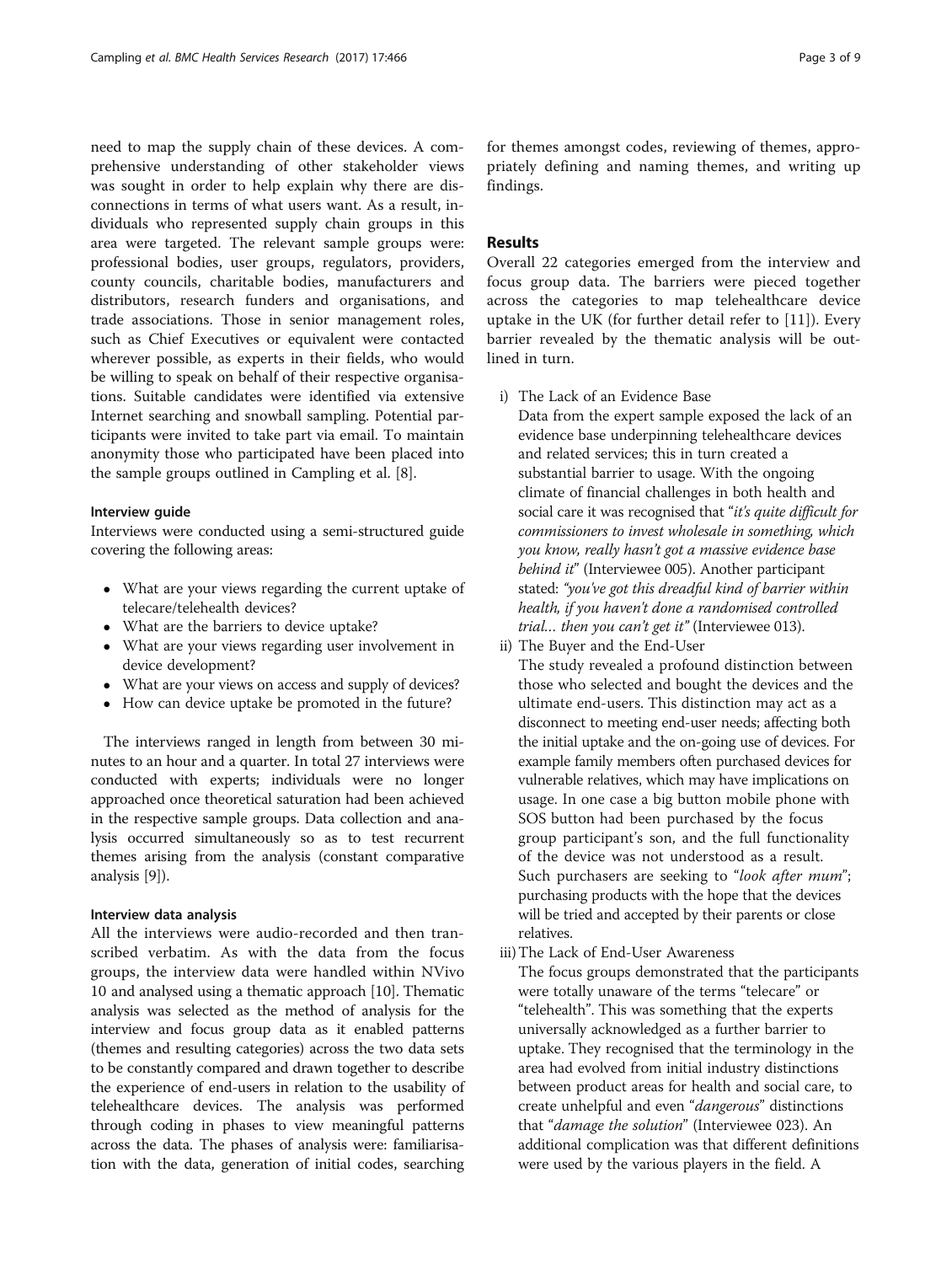number of experts called for the language used to be changed. The lack of success in gaining public awareness, and using appropriate language, meant that the focus group participants were not aware of the range of devices available.

- iv) The Disconnect Between Health and Social Care The expert group highlighted the lack of integration between health and social care and the majority saw this as a barrier to device uptake, with important implications for end-users. As a result, there was a perceived lack of focus on preventive care needs. Those working within social care were keen to point out that within this division, where costs were spent in social care ultimately the savings were made in health care. The experts also recognised a reluctance on the part of end-users to engage with social services to access telecare devices. The fact that these devices are offered in a statutory setting was perceived to make many end-users uncomfortable. Arguably the social/health care divide equated to an equivalent divide between telecare and telehealth. As one expert said: "I think there's room for health, clinicians and GPs in particular to be mindful of telecare and know what's available to be able to promote the use of telecare" (Interviewee 020). Experts called for integrated working to break down these barriers, but it was recognised that this level of change could encounter conservatism and vested professional interests.
- v) Complex Supply Routes

For the experts, the complexity of the supply routes for telehealthcare products presented a barrier to device uptake which began with difficulties in the initial route to market. Interviewee 023 stated that the "route to markets are complex in so far as they're not clearly defined", going on to argue that this was likely to evolve further with the greater role of retail pharmacies, with the products also changing as a result.

Another expert articulated the complex routes of both device supply and service provision, stating that this led to fragmented service provision and the needs of end-users not being met. For all the experts the complexity was not just in the supply of the specific products, but included the back-up services.

Commissioning of telehealthcare and related procurement of devices was key in explaining some of the complexity in supply. Within the UK this generally occurs through Framework Agreements on a four-yearly cycle. There are a number of procurement frameworks in place for telecare and telehealth equipment and services. However, in practice artificial divisions may be created, for

example between assistive technology/"equipment" devices and telecare. Commissioning was a barrier to device uptake with the experts citing that commissioners "don't have enough guidance and support and advice as to how to actually commission these types of technologies, how to procure them and evaluate them successfully" (Interviewee 014). Furthermore from an industry perspective Framework Agreements were a clear barrier to market entry, particularly for small-to-medium sized enterprises (SMEs) where expertise may not have developed in this regard.

vi) Access to Devices

Difficulties in accessing devices were identified by all those who took part in the study. Focus group participants were uncertain about how to go about accessing and gaining supply of telehealthcare devices. They wanted somewhere to go to decide what might fit their needs and it was important that this process was not dominated by "selling" or "commission". Those who spoke about accessing personal alarms through social services referred to the lack of choice available to them and also noted a reticence to engage with social services for fear of "red tape", difficulties navigating the health/social care divide and in finding individuals within social services with the requisite knowledge of devices. Access was also hindered by cost issues, especially in view of the way on-going downward pressure on Local Authority budgets has impacted telecare services supplied via social services. Setting costs and eligibility criteria at the local level had led to wide pricing variation in practice, affecting device uptake. The implications of increased charging, particularly where telecare services may have been free in the past, had clear implications for device use. A participant said: "I know in (region name) when it was free, when they started charging a lot of people did just say 'take it out'" (Interviewee 010). Both the experts and the users called for charges related to devices to be examined. Cost was also a concern associated with telehealth, with its relative expense preventing uptake. The cost burden in this case was at the health service level rather than for end-users. The existence of the NHS in the UK complicated matters in that health-related services are perceived as something that should be provided free to patients. For focus group participants it was clear-cut. Any telehealth system that could save other health-related costs, such as in-patient bed days, should be provided via the NHS. From an industry perspective the future commercial incentive for supply of devices hinged upon the ability to convince clinicians, particularly GPs, to supply such systems to individuals.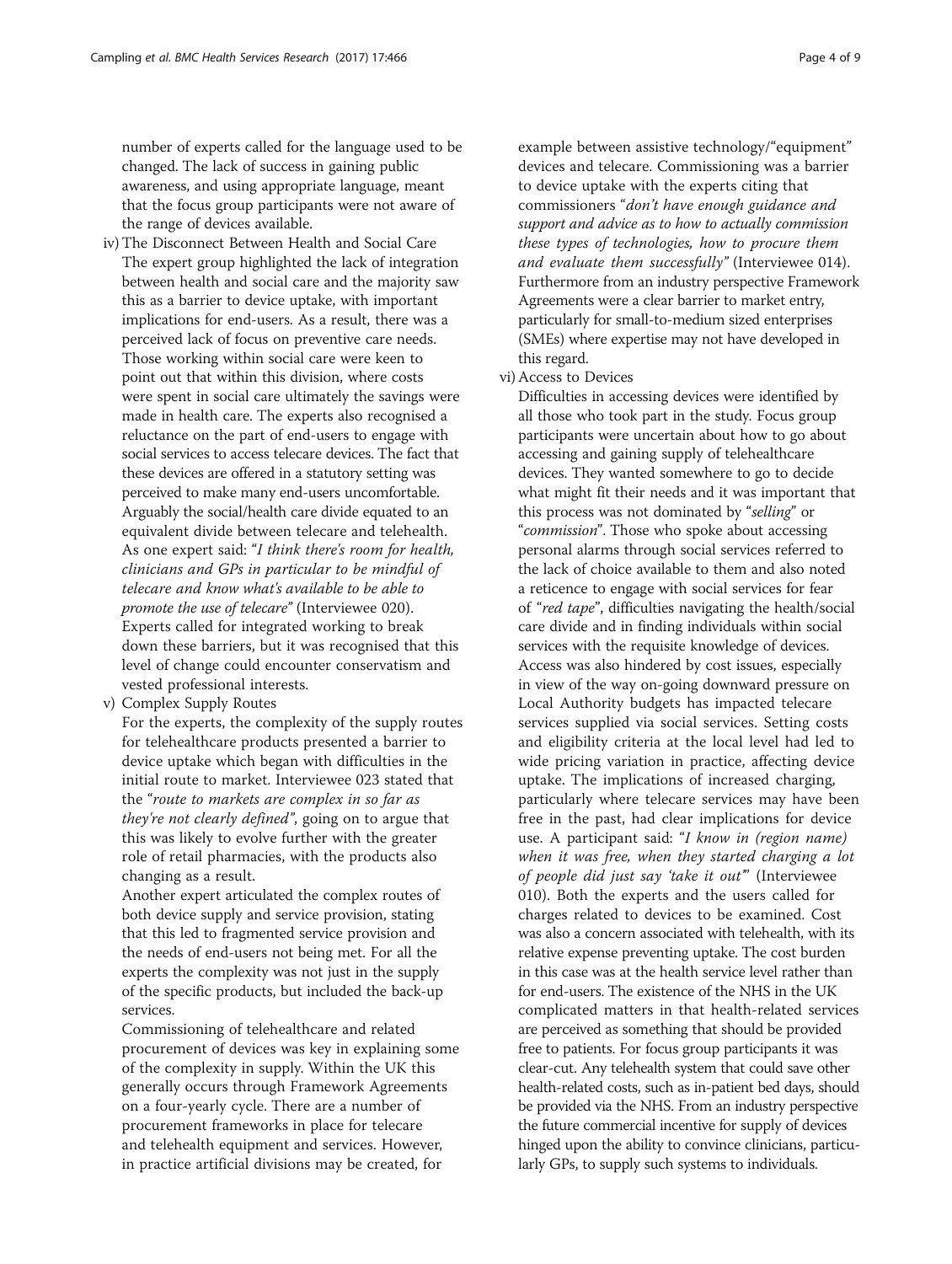Focus group participants universally condemned device purchase costs (whilst recognising that most would not need to be purchased) and some subscription charges. In the case of mobile (out of the home) personal alarms the subscription charges horrified the participants. Despite these criticisms, the experts perceived access to and supply of devices as something that would require greater flexibility. They interpreted the private purchase model as likely to develop much further in the future.

vii)The Difficulties in Recognition of Need Focus group participants recognised the difficulties inherent in identifying the point when an individual should start using a particular telehealthcare device. This was challenging, subjective and individual, often requiring a particular event, such as a fall, to trigger device uptake. They acknowledged that the identification of a suitable point in an illness trajectory for device introduction was fraught with difficulties and could hinge on an initial diagnosis and on-going assessment. There were particular difficulties in long-term condition management where changes occur slowly over long periods making recognition of changing needs at the individual level problematic.

Most experts spoke of devices being offered too late and therefore not providing "a significant impact in terms of prevention" (Interviewee 013). One participant spoke of the concept of a "golden period of time" in which to introduce telehealth devices and systems thought to be when individuals have developed one or two conditions and need a period of education (Interviewee 005). Despite this concept of a "golden period" for device introduction many experts spoke of telehealthcare devices, particularly telecare, being decided upon and introduced too late. Telecare was seen as "always put in in a crisis" such as following hospital admission and to enable discharge "so that the older person or whoever it's gone into, doesn't really have much of a choice" (Interviewee 004). Many also referred to the lack of informed choice by the individual because of this almost enforced usage following crisis situations. One interviewee added that potentially "bleak" thoughts associated with ageing and recognition of needs caused most to avoid considering their possible individual futures. As a result of this "denial" the experts often spoke about the need for high quality regular assessments of individuals by professionals. Focus group participants however did not specifically refer to professional assessment, but acknowledged that they might be unlikely to recognise their own unmet needs. The experts raised the problematic issues related to assessment

of need which hinged upon accurate assessments. They were critical of the lack of expertise and professionalism from health and social care professionals in the area of telehealthcare devices and thought this was exacerbated by personnel turnover, of those "who looked after the telecare grants in 2006/2008… five per cent or less of them are now in post" (Interviewee 001).

viii)Attitudes of Health and Care Professionals Towards Devices

Data from both focus groups suggested a concern regarding the attitude of health and care workers towards the use of devices, which in turn acted as an additional barrier to device usage. The experts stressed the need for a high level of clinical buy-in in terms of promoting the usage of telehealth devices. Without this buy-in telehealth services would fail. Resistance of professionals to devices was a key barrier uncovered in the data and was reported by the majority of the expert group. This was seen as coming from medics and nurses. Clinician resistance was key to telehealth uptake, but resistance was also something that had been seen on the part of social care professionals. Resistance was believed to be predominantly related to increasing workload associated with changing working practices. Within the pressurised health services there was a pay-off that required elements of existing services to be dropped to establish new telehealth services. Alternatively if extra staff were drafted in, this was seen as perpetuating the barriers as separate systems were established, rather than establishing these devices and systems as part of routine in-practice care.

ix) Mistrust Between Player Groups

The study data revealed mistrust between the respective player groups. Industry representatives argued that they had to work extremely hard to build trust within both health and social care sectors. The provision of services and devices was seen as hard won and market entry as challenging: "they don't trust you to come in and run this service for them… it takes a long time to build that trust up" (Interviewee 003). Mistrust was evident on all sides, and those participants working outside of the telehealthcare industry could also be mistrustful of companies. This was related to the market dominance of the larger telehealthcare companies, which in turn was interpreted as preventing product development, with insufficient incentives to develop new products as sufficient volumes of existing products are being sold (Interviewee 026).

x) Local Variation and Inappropriate Product Usage Profound local, regional and national variation between product usage and supply were exposed, as well as the additional but associated issue of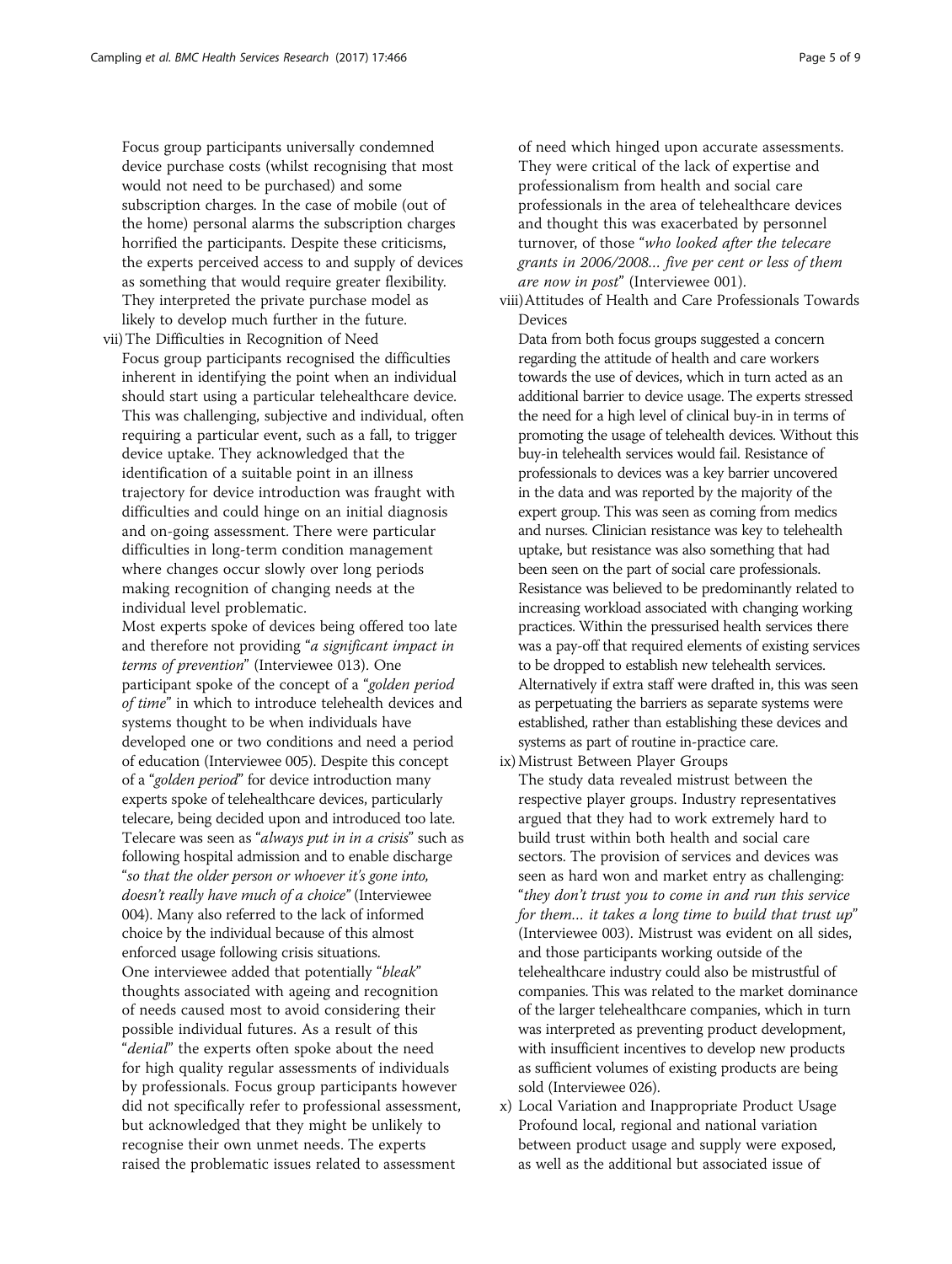inappropriate product supply and use. At a local level, variation in practice occurred not only because of fragmented decision-making and purchasing power, but also because of variation in assessment. This may be exacerbated by variation in assessor training, whether by companies or social care departments within local authorities. Consequently, variation in who holds the decision-making power, plus those in charging structures and training, leads to variation in product recommendations. As a result recommendations may be inappropriate as the generation of expertise can be stifled where these differences exist.

xi)"Big Data"

Issues of valid data generation and the related issues of data security, confidentiality and transfer were ones raised by experts and end-users alike. Focus group participants raised concern over some telehealthcare devices and their systems. Regarding telehealth devices, the focus groups raised issues regarding data transfer and confidentiality. For them this was crucial because of the unwitting implications such as for health insurance. They went on to discuss specifics, concluding that data should be accorded the same level of confidentiality as by the NHS. They were more concerned that data should be viewed and assessed; the issue not being security per se, but the active and appropriate use of data. The consensus was that data confidentiality was less of a concern providing there were tangible health benefits, timely data transfer and sharing, which outweighed possible disadvantages. Nonetheless, they recognised the existing lack of NHS facilities for the timely data transfer of telehealth data. An expert participant noted that the interface between health and social care systems was poor, at best; hence data was not transferred appropriately relating to individual user needs. The experts had greater concerns regarding data security than the focus group participants. They felt that although there were "big issues about IG (information governance) and how secure it's got to be" there was often an inference that this was perhaps more of a barrier that it should be: "we can get really hung up on that" (Interviewee 018). Despite these differences there was universal agreement that the transfer and use of the data was vital. Additionally for businesses, the lack of feedback from the health and care sectors regarding user need, constituted profound barriers to product and service development. This lack of use of available data, even where it exists, meant end-user needs were not being met. As a result another expert called for monitoring centres to become hubs in a complex telehealthcare information network.

xii)The Response is Key

For all participants the response provision for devices was critical. Devices were a mechanism for accessing a system and services; and for the focus group participants the central monitoring services behind the devices were vital. There was a reluctance to involve personal contacts such as neighbours and family, with a recognition that the systems were only as good as the contacts provided. Therefore because of these difficulties, monitoring centres and responder services were viewed as an important requirement. The logistics of any monitoring centre behind a device were another concern for the focus group participants. For reassurance they wanted an efficient and prompt response that was "friendly and supportive" (Bedfordshire focus group participant). Furthermore, they wanted a response that was "personalised to individual requirements" (Oxfordshire focus group participant). The experts also highlighted the importance of the services and systems behind the devices: "the monitoring needs to happen 24/7, especially in terms of telecare. It's an emergency system so it needs to be 24/7 monitoring" (Interviewee 003). A focus was placed on the services that the devices access rather than the devices themselves: "we should be talking about the services rather than the technologies" (Interviewee 008). Thus, although the experts clearly identified the need to focus on back up services, they identified numerous functional shortcomings. This could be related to the monitoring centres or the lack of comprehensive responder services. Monitoring centres were seen to be in a "state of flux" with a drive towards consolidation.

xiii)A Lack of Expertise

Both focus group participants and experts recognised the lack of expertise and knowledge regarding the range of telehealthcare devices. Even for those working in the sector it was seen as confusing, preventing expertise from developing because of fragmented services and variation in practice. For example, home-care workers were identified as knowledgeable on the needs of their clients, but lacking knowledge of devices. Training provision for such groups was a complicated issue as Local Authorities frequently contract out care provision. Thus uniformity of training across numerous private care providers was problematic. In addition, it was recognised that home care workers have "very limited time, limited resources, a high staff turnover, how do you make sure everyone's up to speed?" (Interviewee 010).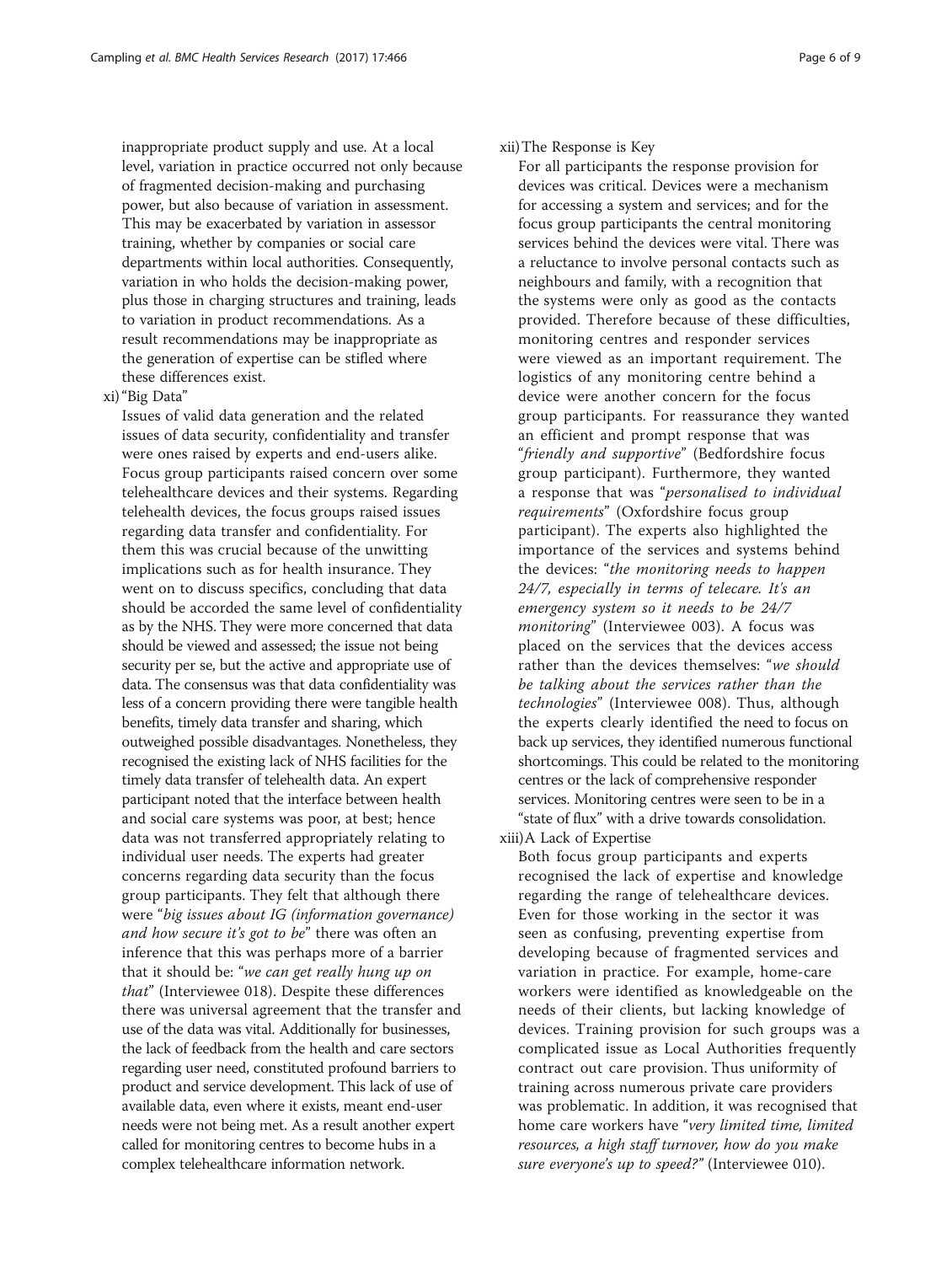Training was discussed by the expert sample, where it was seen as a major barrier to device uptake. Unless receiving training, health and care professionals are reliant on gaining experiential knowledge through practice. Those involved day-today in assessment and the prescribing of devices will develop knowledge and confidence in the products and what will meet specific needs. Without this, "they'll lose confidence and they never then go on to prescribe telecare" (Interviewee 017).

The focus group participants called for independent experts to be able to advise them, whether telehealthcare specialists, occupational therapists, social services or community nurses with sufficient expertise in the field. Many had experienced the "red tape" of navigating social services and difficulties in "finding the right person who's going to have the knowledge" (Oxfordshire focus group participant). To this end, they recognised that there were often high street "mobility centres" providing larger assistive technology items and called for similar places to try out telehealthcare devices, offering somewhere for them to view the devices in person. This lack of independent shops to explore and test devices was also acknowledged by the expert sample, but they noted some health centres and public spaces were being used for the purpose. The expert participants called for independent web-based reviews of products. Internet forums featuring product reviews were seen as a valuable mechanism for sharing what "equipment has meant" to an individual as no one size fits all (Interviewee 012). The need for an "honest broker" that could "give people an independent source of information on the whole market" regarding "all the products that are out there" was viewed as vital (Interviewee 017). Some Internet resources were identified, however the current lack of comprehensive and freely available material accessible by both endusers and professionals was recognised. One expert identified Telehealthcare specialists as a means of addressing the lack of expertise in the area, calling for their widespread introduction to comprehensively advise clinicians within CCGs. Such specialists, once in place, could bridge the gap between clinicians and suppliers, as at present most clinicians will not agree to meet a supplier/manufacturer if approached. Furthermore, the experts also identified the need for specialists to advise commissioners in this field, particularly between the variations in services offered (Interviewees 014 and 024).

#### **Discussion**

This study identifies critical issues in uptake of telehealthcare devices and the consequent barriers to their adoption.

Often, the trigger for purchase is the diagnosis of an illness or an emergency event such as a fall, leading to increased feelings of vulnerability, loss of control or possibly dependence on others. Such prompts do not predispose to well researched purchase or usage. Whilst there are several companies with competing products, we like others found that understanding and awareness of the products and their potential benefits was not always fully comprehended by users. Another consequence we identified was that when devices were bought by younger relatives or carers [\[12\]](#page-9-0) this often lead to a lack of awareness and engagement by the end user.

Purchasing was a key issue and previous work has shown that a mixed supply market, where devices can be obtained from health or social care services or purchased directly from manufacturers has arisen due to an inability of healthcare organisations to meet the needs of the client [[13](#page-9-0)]. One issue with such a mixed supply approach has been a lack of interoperability of the devices with other systems [[6](#page-9-0)] something which we also highlighted. Moreover our results suggest that the absence of either a solid independent evidence base or accessible independent expertise resulted in a lack of confidence of users in the area of device choice. This may be a consequence of a market which has yet to reach maturity and for which there is little evidence of the return on investment required [\[6](#page-9-0)]. Indeed up-front costs of technology in a tight financial climate may increase the risks of waste and blame if the technology is not used or is not seen as a success [[14](#page-9-0)]. Partly this may be due to the approach; the assessment methodologies and criteria for telehealthcare devices require the existing paradigm of the pharmaceutical model using randomised controlled trials (RCTs) to be carefully scrutinised. This may be an unsuitable model for telehealthcare research where the product development cycle can be fast paced with rapid evolution over short timescales such as ICT based services which themselves evolve in practice.

In addition a lack of maturity in the market has introduced complexity associated with whether the end user was the purchaser or whether it was purchased by an intermediary who may or may not have been the installer. Split responsibilities for the upkeep of the system and the monitoring of data have in some cases contributed to the disconnection between health and social care workers. Different funding streams between health and social care and some resistance from the professionals in these areas have also hindered acceptance [\[15](#page-9-0), [16\]](#page-9-0). This resistance among care workers and professionals can act as a barrier to successful implementation; carers and care workers have expressed uncertainty and anxiety about the use of telecare and concerns about not having the necessary skills, which relates to a lack of knowledge and training in how to use these technologies [\[17](#page-9-0)].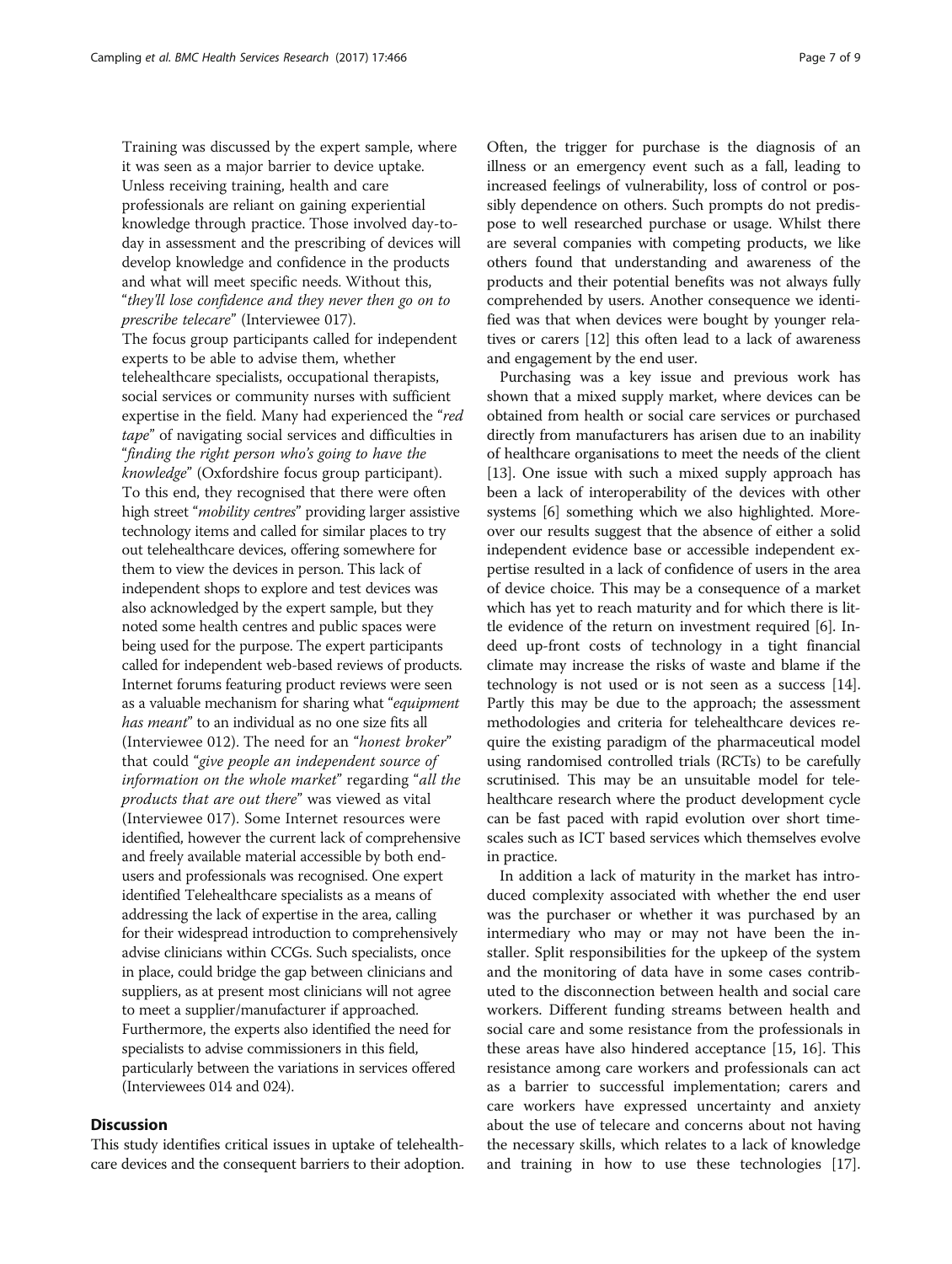Therefore training courses for carers and care workers could be important in reducing anxieties about these technologies, and providing advice at the point of installation may be particularly key. As in our study, the AKTIVE Consortium [[17](#page-9-0)] found a lack of information and awareness; with carers and care workers often unaware of the range of telecare services available and how to access them. To address this more needs to be done to raise awareness, also integrating telecare with effective face-to-face services and support, including effective assessment of needs.

This study has limitations associated with the small sample size; the focus groups were derived from two geographical distinct areas and our experts were derived from those available and willing to participate. The small sample size for end-users (focus group participants) limits our ability to generalise from the data. However the focus groups themselves were relatively large to account for non-attendance in the older population, but only one participant did not attend on the day. Increasing the number within a focus group can improve the opportunities for obtaining a representative view to aid transferability of findings, but equally it may limit the active contribution of some participants. Additionally, the fact that the focus groups participants were self-selecting may also limit the implications of our findings. We incorporated the views of experts to ameliorate these limitations but were also aware that some of these limitations (small sample size, selection bias arising from availability to participate) could equally also apply to this sample. Nevertheless we believe our data exemplifies common barriers to the uptake of devices which impact on their usage.

Recent reorganisation of the NHS to channel funding to areas of primary care led to the formation of clinical commissioning groups who receive over 60% of the budget [[18\]](#page-9-0). Public health, once the responsibility of the NHS has now been reallocated to Public Health England in addition to local authorities. The presence of multiple autonomous organisations within a national framework, the diversity around the country and the different approaches to implementation [\[14](#page-9-0)] have not always been conducive to effective management of innovation and the introduction of telehealth; and this was underscored by our study over issues surrounding the difficulties around interaction of health and social care bodies. Such difficulties of providing effective communication in a fragmented care system have been previously identified especially in the area of telehealth.

#### Conclusion

This study has identified a number of key areas as barriers to telehealthcare uptake. The first is the lack of a robust evidence base for the effectiveness of telehealthcare devices. Without this decisions will be made that fail to

meet the needs of users and future product development will be delayed as companies looking to invest in new designs or seeking to enter the market have little data on which to base potential commercial propositions. The second area is a lack of independent expertise and knowledge regarding telehealthcare products, particularly by both health and care professionals. Third, our study demonstrated a lack of public awareness of telehealthcare devices, something further complicated by the lack of understanding of the terms used in the field. Finally, any future drive to develop assessment methodologies and criteria for telehealthcare device approval requires the existing paradigm of the randomised controlled trial to be carefully scrutinised. The question of whether RCTs are fit for purpose for device evaluation is debatable.

Future research in this area needs to concentrate on providing acceptable alternative methodologies, as valid alternatives to RCTs especially when health and care budgets are increasingly being squeezed. The challenge is in developing and using technology that can respond successfully to the full range of individual needs, in a way that promotes personalised care.

#### Abbreviations

ICT: Information and Communication Technology; RCT: Randomised Controlled Trial; SME: Small to Medium Enterprise; TECS: Technology Enabled Care Services; WSD: Whole System Demonstrator.

#### Acknowledgments

We would like to thank the participants who contributed to this study.

#### Funding

This work was part of the MoPAct (Mobilising the Potential of Active Ageing in Europe) study and was funded by the European Commission under the Framework 7 Programme.

#### Availability of data and materials

Further information on the data can be obtained by contacting either the first or last authors.

#### Authors' contributions

NC planned and undertook the interviews and analysed the study data. NC, RA, DP and PK helped in the selection of the devices and running the focus groups. RA and NC wrote the paper. All authors received the manuscript prior to submission and gave their approval for publication.

#### Competing interests

The authors declare that they have no competing interests.

#### Consent for publication

Not applicable.

#### Ethics approval and consent to participate

The study received ethical approval from Cranfield University Health Research Ethics Committee (32.13) and Anglia Ruskin University when the research grant transferred. A one page summary of the study was also sent to Integrated Research Applications Systems (IRAS) for advice and the local NHS research ethics committee who stated that the study did not require NHS approval. Consent was given in writing; through the completion of consent forms for users/potential users of devices to take part in a focus group or a written agreement (via email) to an invitation to participate in interview for supply chain experts and then verbal consent to be audio-recorded.